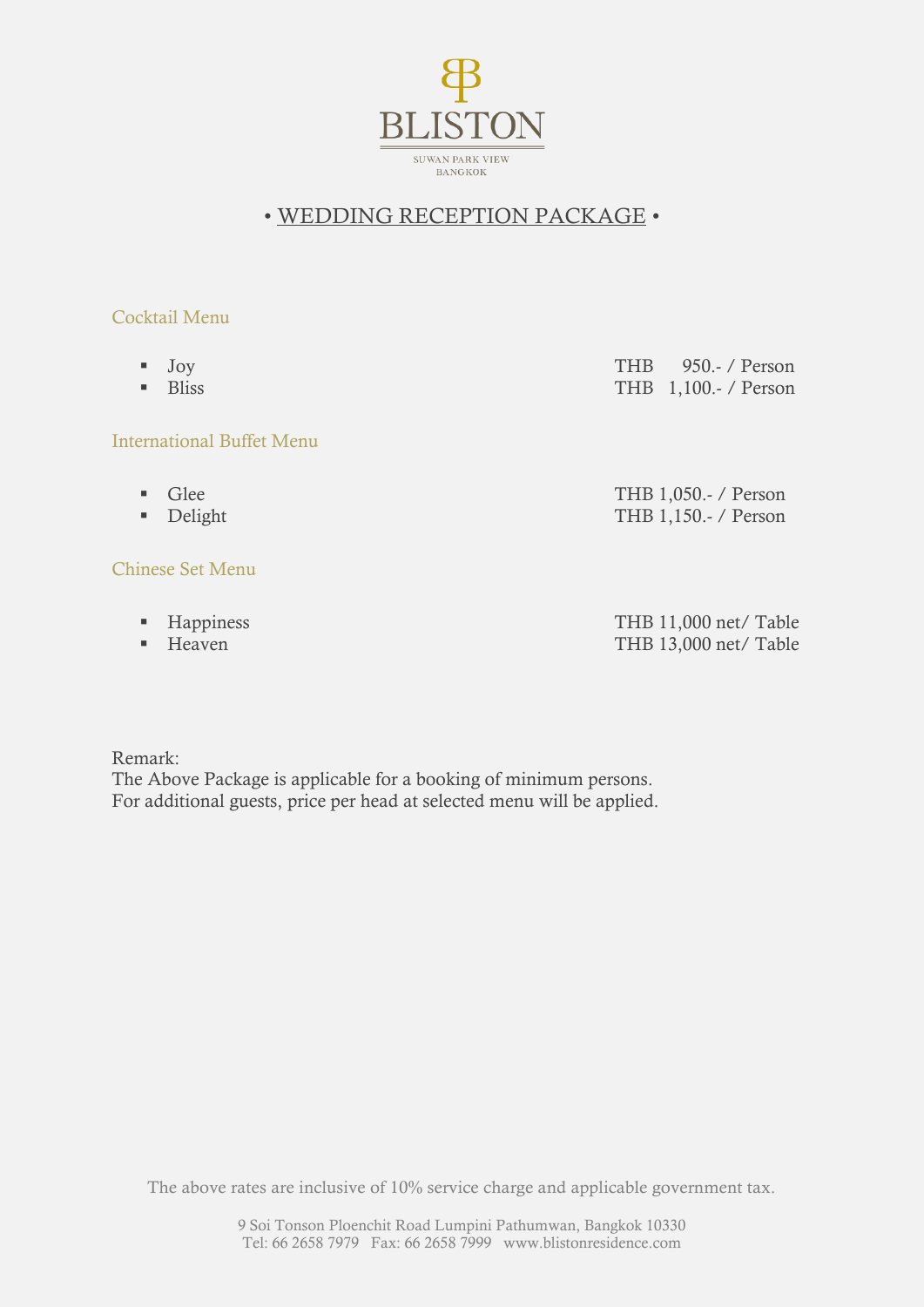

#### FLOWER AND ROOM DECORATION

| Flower Stand One Side                                | $4,500$ net / piece |  |
|------------------------------------------------------|---------------------|--|
| Flower Stand Round Side<br>$\bullet$                 | $5,500$ net / piece |  |
| <b>Flower Ball</b><br>$\bullet$                      | 3,500 net / piece   |  |
| Photo Gallery with Flower Arrangement<br>$\bullet$   | 15,000 net / piece  |  |
| Register Table with Flower Arrangement<br>$\bullet$  | $4,500$ net / piece |  |
| Flower Rounding Cake Mock Up Table<br>$\bullet$      | 8,000 net / piece   |  |
| Bring in Flower Fee<br>$\bullet$                     | 15,000 net / piece  |  |
| Bring in Trio Band                                   | 3,000 net / band    |  |
| Bring in Acoustic Band<br>$\bullet$                  | 5,000 net / band    |  |
| Bring in Live Band Fee<br>$\bullet$                  | 10,000 net / band   |  |
| Electricity Charge (Over 10 amps)<br>$\bullet$       | 5,000 net / amp     |  |
| Room Rental for After Party (After 22.00-24.00 hrs.) | 15,000 net / hour   |  |
| FOOD                                                 |                     |  |
| Coffee Break (3 Kinds of Snacks, Tea, Coffee)        | 600 net / person    |  |
| Free Flow Coffee, Tea, Thai Herbal Drinks            | 199 net / person    |  |
| FOOD DEMONSTRATIONS (60 PERSONS / STALL)             |                     |  |
| Mini Stickhouse Gelato (150 pcx.)                    | $6,000$ net / stall |  |
| Kanom Jeeb & Salapao                                 | 7,500 net / stall   |  |
| Hong Kong Wonton Soup                                | 7,500 net / stall   |  |
| Fish Maw Soup                                        | 7,500 net / stall   |  |
| Kaow Tom Pla                                         | 8,000 net / stall   |  |
| Kaow Mun Gai                                         | 8,000 net / stall   |  |
| <b>Bamee Moo Daeng</b>                               | 8,000 net / stall   |  |
| <b>Roasted Sliced Duck</b>                           | 9,000 net / stall   |  |
| Bring in Food Stalls (maximum 2)                     | 8,000 net / stall   |  |

The above rates are inclusive of 10% service charge and applicable government tax.